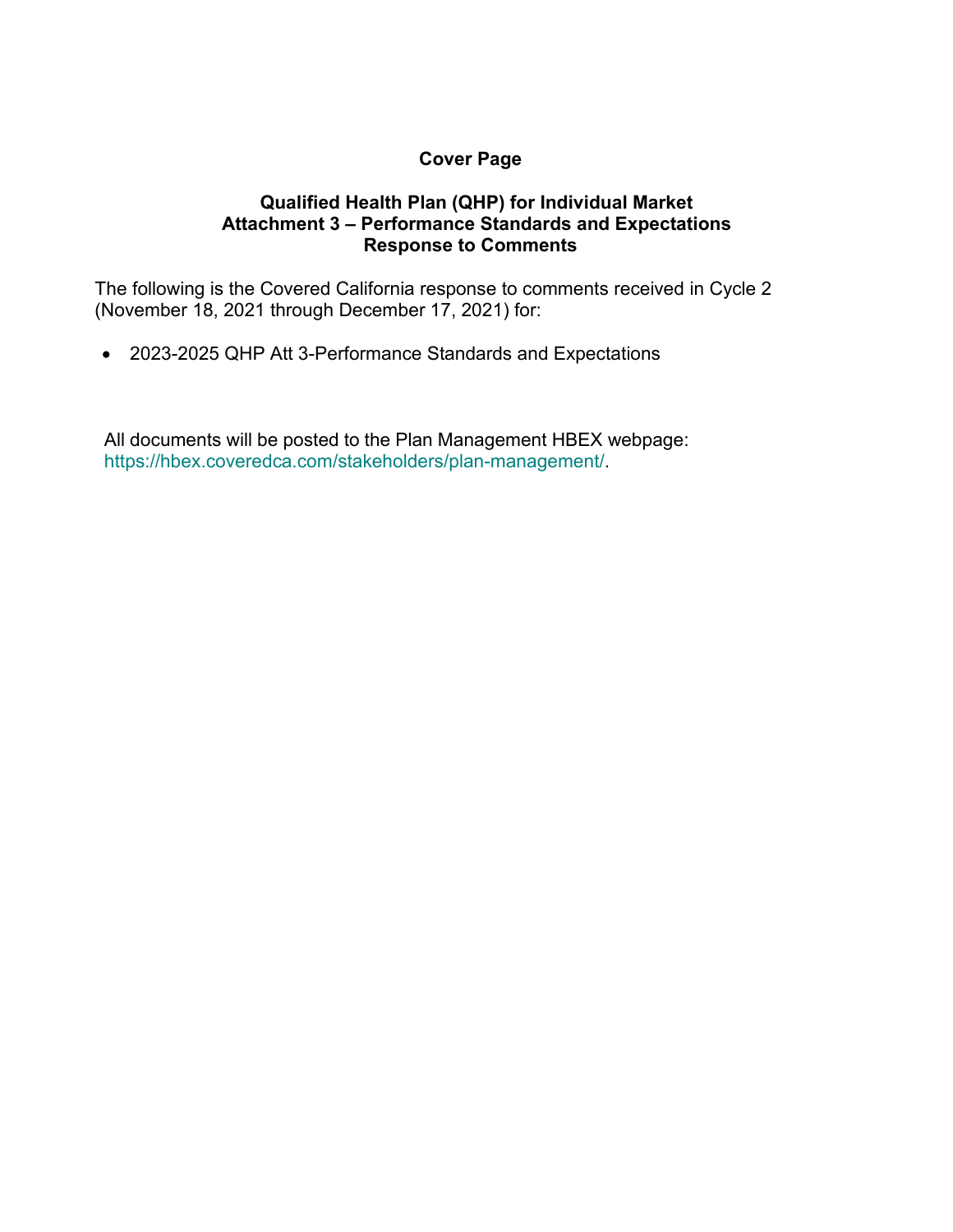|            | <b>Performanc Performance</b>               | Comment                                                                                                                                                                                                                                                                                                 | <b>Covered California Response</b>                                                                                                                                                                                                                                                                                                                                                                                                                                                                                                                                                     |
|------------|---------------------------------------------|---------------------------------------------------------------------------------------------------------------------------------------------------------------------------------------------------------------------------------------------------------------------------------------------------------|----------------------------------------------------------------------------------------------------------------------------------------------------------------------------------------------------------------------------------------------------------------------------------------------------------------------------------------------------------------------------------------------------------------------------------------------------------------------------------------------------------------------------------------------------------------------------------------|
| e Standard | <b>Standard Title</b>                       |                                                                                                                                                                                                                                                                                                         |                                                                                                                                                                                                                                                                                                                                                                                                                                                                                                                                                                                        |
| #<br>1.3   | <b>Grievance Resolution -</b><br>99% to 95% | We feel it is important to note that plans are already<br>required by law to resolve grievances and appeals<br>within 30 days through the Department of Managed<br>Health Care (DMHC) and would encourage raising<br>this to 99% or another de minimis standard.                                        | Per the Knox-Keene Acts, Section 1300.68(a), Plans are<br>required to receive, review and resolve grievances within 30<br>calendar days of receipt by the plan.<br>As a result, Covered CA is proposing to increase the 2023<br>Performance Standard and Expectation 1.3 Grievance<br>Resolution Expectation from 95% to 99%.<br>•Performance Standard and Expectation 1.3 Grievance<br>Resolution Expectation: 99% of Covered California enrollee<br>grievances resolved within 30 days of initial receipt.                                                                           |
| 1.3        | <b>Grievance Resolution -</b><br>99% to 95% | 99%, we respectfully request this remain at 95%.<br>While we recognize that Covered California is<br>referencing DMHC grievance and appeal<br>health plans is based on 95% compliance. We hope from 95% to 99%.<br>Covered California will remain consistent with the<br>DMHC audits (medical surveys). | In response to the 12/9/21 draft change from 95% to $ Per$ the Knox-Keene Act, Section 1300.68(a), Plans are required<br>to receive, review and resolve grievances within 30 calendar<br>days of receipt by the plan.<br>As a result, Covered CA is increasing the 2023 Performance<br>regulations, the DMHC audits that are performed on Standard and Expectation 1.3 Grievance Resolution Expectation<br>•Performance Standard and Expectation 1.3 Grievance<br>Resolution Expectation: 99% of Covered California enrollee<br>grievances resolved within 30 days of initial receipt. |
| 1.3        | <b>Grievance Resolution -</b><br>99% to 95% | What we would potentially propose is an<br>incremental increase to 97% for year 1 (2023) and<br>97% for year 2 (2024)                                                                                                                                                                                   | Per the Knox-Keene Act, Section 1300.68(a), Plans are required<br>to receive, review and resolve grievances within 30 calendar<br>days of receipt by the plan.<br>As a result, Covered CA is increasing the 2023 Performance<br>Standard and Expectation 1.3 Grievance Resolution Expectation<br>from 95% to 99%.<br>•Performance Standard and Expectation 1.3 Grievance<br>Resolution Expectation: 99% of Covered California enrollee<br>grievances resolved within 30 days of initial receipt.                                                                                       |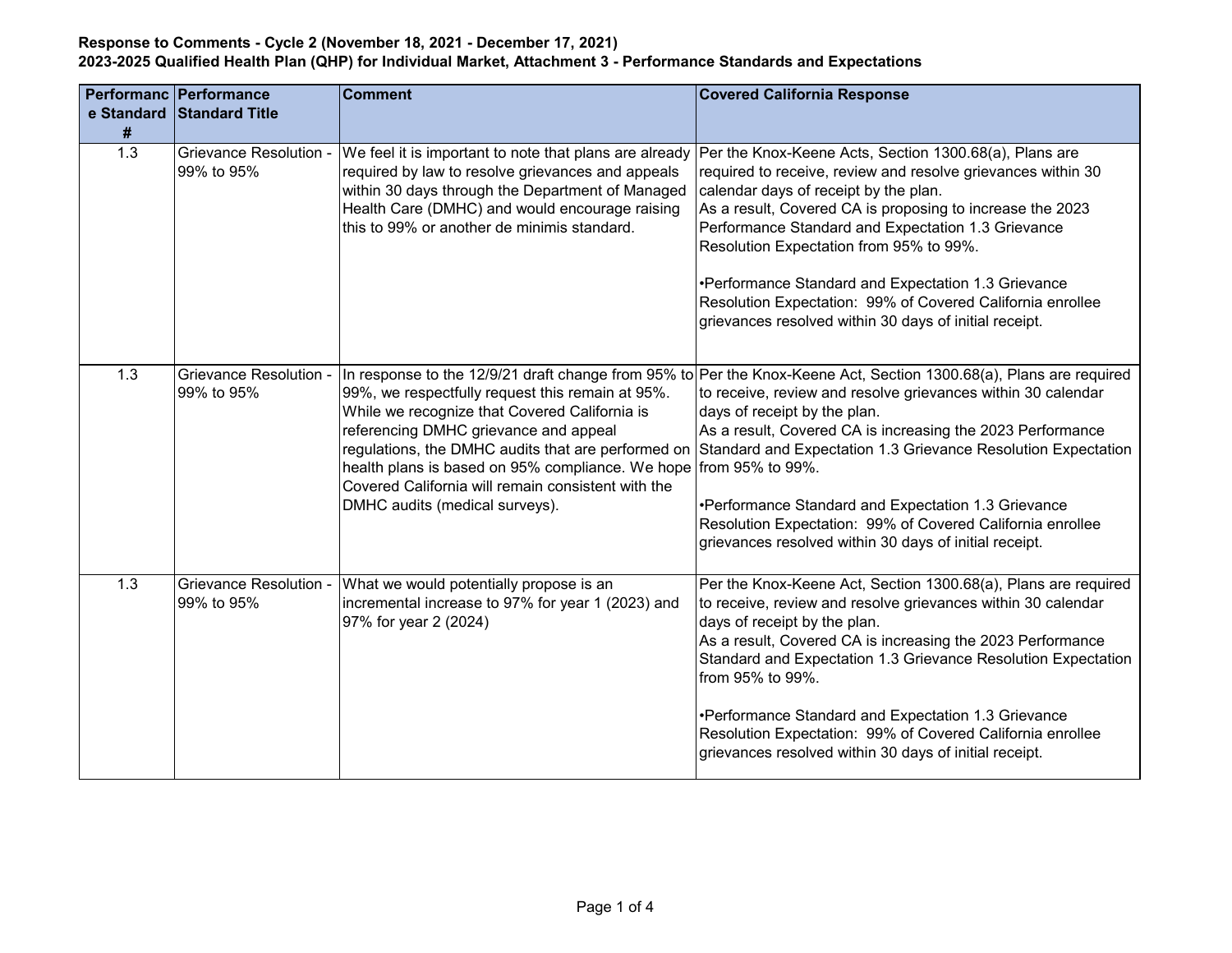|                  | Performanc   Performance                    | <b>Comment</b>                                                                                                                                                                                                                                                                                                                                                                                | <b>Covered California Response</b>                                                                                                                                                                                                                                                                                                                                                                                                                                                               |
|------------------|---------------------------------------------|-----------------------------------------------------------------------------------------------------------------------------------------------------------------------------------------------------------------------------------------------------------------------------------------------------------------------------------------------------------------------------------------------|--------------------------------------------------------------------------------------------------------------------------------------------------------------------------------------------------------------------------------------------------------------------------------------------------------------------------------------------------------------------------------------------------------------------------------------------------------------------------------------------------|
| #                | e Standard Standard Title                   |                                                                                                                                                                                                                                                                                                                                                                                               |                                                                                                                                                                                                                                                                                                                                                                                                                                                                                                  |
| 1.3              | <b>Grievance Resolution -</b><br>99% to 95% | Some grievances require time beyond the 30 day<br>window to effectively address all elements of a<br>complaint. We see merit in ensuring that grievances<br>are responded to timely and would put forward an<br>alternate solution. Could the Department consider a<br>stepped standard where 95% of cases are<br>responded to within 30 days and 99% resolved<br>within 60 day?              | Per the Knox-Keene Act, Section 1300.68(a), Plans are required<br>to receive, review and resolve grievances within 30 calendar<br>days of receipt by the plan.<br>As a result, Covered CA is increasing the 2023 Performance<br>Standard and Expectation 1.3 Grievance Resolution Expectation<br>from 95% to 99%.<br>•Performance Standard and Expectation 1.3 Grievance<br>Resolution Expectation: 99% of Covered California enrollee<br>grievances resolved within 30 days of initial receipt. |
| 1.3              | <b>Grievance Resolution -</b><br>99% to 95% | Increasing the standard from 95% to 99% would<br>increase the Plan's administrative costs and in an<br>environment where the healthcare industry is<br>committed to lowering costs, this proposal runs<br>counter-intuitive to that. Ultimately, these costs<br>would be translated to higher premiums for the<br>members. We would encourage the Department to<br>consider this implication. | Per the Knox-Keene Act, Section 1300.68(a), Plans are required<br>to receive, review and resolve grievances within 30 calendar<br>days of receipt by the plan.<br>As a result, Covered CA is increasing the 2023 Performance<br>Standard and Expectation 1.3 Grievance Resolution Expectation<br>from 95% to 99%.<br>•Performance Standard and Expectation 1.3 Grievance<br>Resolution Expectation: 99% of Covered California enrollee<br>grievances resolved within 30 days of initial receipt. |
| $\overline{1.3}$ | Grievance Resolution -<br>99% to 95%        | Our only concern about the proposed changes is<br>that given our volume of appeals and grievances,<br>there may be some quarters where it is impossible<br>to be at 99% (mathematically). Our goal is always<br>100% within 30 days, but if we miss just one case,<br>we might drop down to less than 99%. Carrier<br>recommends leaving it at 95% for that reason.                           | Per the Knox-Keene Act, Section 1300.68(a), Plans are required<br>to receive, review and resolve grievances within 30 calendar<br>days of receipt by the plan.<br>As a result, Covered CA is increasing the 2023 Performance<br>Standard and Expectation 1.3 Grievance Resolution Expectation<br>from 95% to 99%.<br>•Performance Standard and Expectation 1.3 Grievance<br>Resolution Expectation: 99% of Covered California enrollee<br>grievances resolved within 30 days of initial receipt. |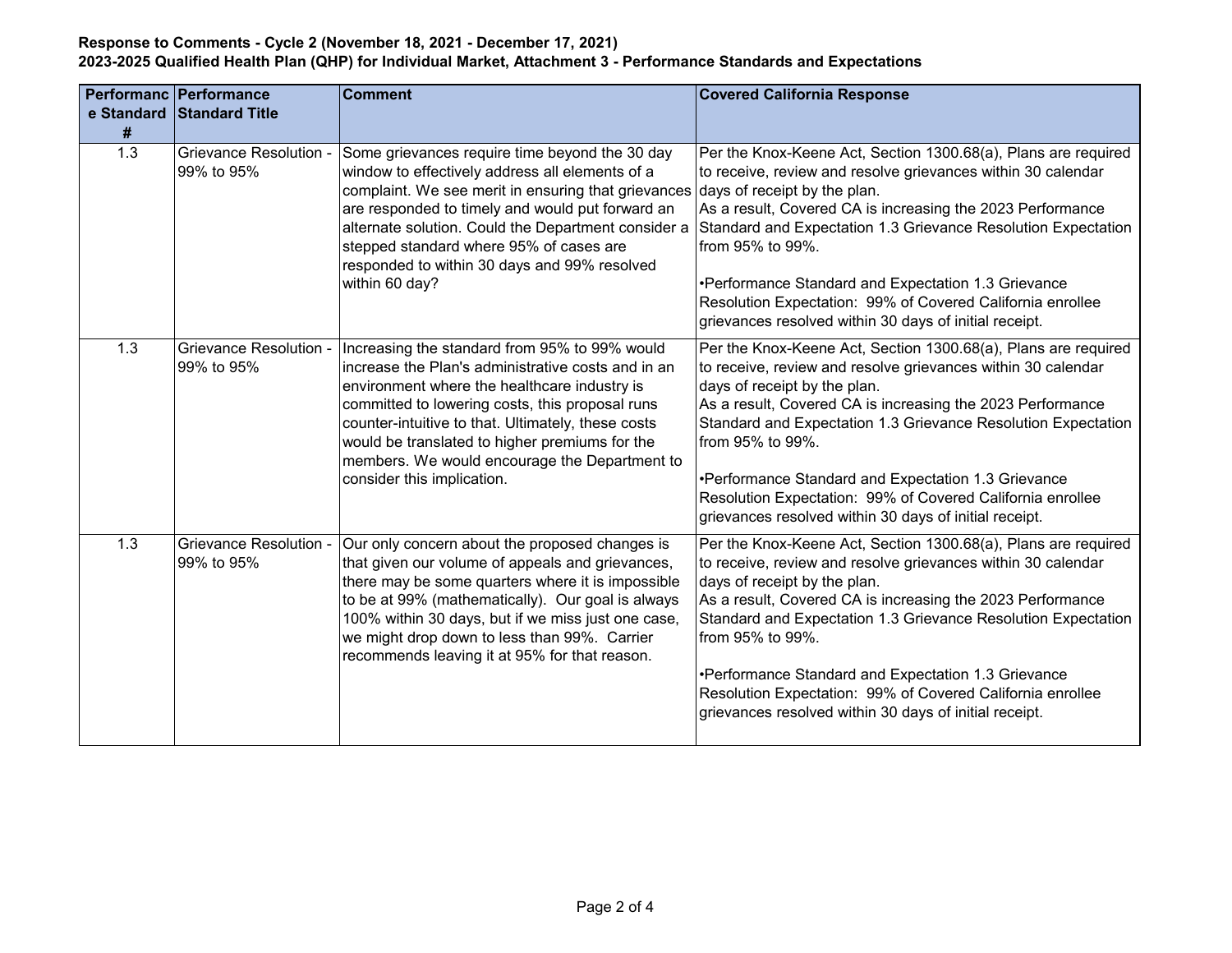| e Standard | <b>Performanc Performance</b><br>Standard Title                                                                           | <b>Comment</b>                                                                                                                                                                                                                                                                                                                                                                                                                                                                                                                                                                                                                                                                                                                                                                                                                                                                                                                                                                                                                                                      | <b>Covered California Response</b>                                                                                                                                                                                                                                                                                                                                                                                                                                                                            |
|------------|---------------------------------------------------------------------------------------------------------------------------|---------------------------------------------------------------------------------------------------------------------------------------------------------------------------------------------------------------------------------------------------------------------------------------------------------------------------------------------------------------------------------------------------------------------------------------------------------------------------------------------------------------------------------------------------------------------------------------------------------------------------------------------------------------------------------------------------------------------------------------------------------------------------------------------------------------------------------------------------------------------------------------------------------------------------------------------------------------------------------------------------------------------------------------------------------------------|---------------------------------------------------------------------------------------------------------------------------------------------------------------------------------------------------------------------------------------------------------------------------------------------------------------------------------------------------------------------------------------------------------------------------------------------------------------------------------------------------------------|
| #          |                                                                                                                           |                                                                                                                                                                                                                                                                                                                                                                                                                                                                                                                                                                                                                                                                                                                                                                                                                                                                                                                                                                                                                                                                     |                                                                                                                                                                                                                                                                                                                                                                                                                                                                                                               |
| 1.3 & 1.4  | <b>Grievance Resolution</b><br>and Covered CA<br>member Email or<br><b>Written Inquiries</b><br>Answered and<br>Completed | We urge Covered California in addition to tracking<br>data on completeness, consider requiring reporting<br>of qualitative themes and patterns. We note for<br>example that with call abandonment rates still at<br>issue, it would be important for Covered California<br>to review qualitative information from plans and<br>DMHC on the types of grievances, emails and other<br>communications between individuals and plans to<br>make sure individuals are able to access providers<br>through health plan provider directories and other<br>channels. This qualitative data could also help<br>Covered California identify the types of issues<br>health plans may deem as not a grievance to make<br>sure those issues are being addressed<br>appropriately, and to offer a more complete picture<br>of the types of issues consumers are attempting to<br>resolve with their health plans. We wonder how<br>many of these communications involve actual plan<br>questions and how many are instead grievances or<br>attempts to find in-network providers. | Covered CA is adding new quarterly data reporting to include<br>details regarding grievance categories specific to Covered CA<br>participants (similar to current quarterly reporting done for DMHC<br>reporting):<br>Number of Covered CA grievances reported by the following<br>categories - Quality of Care, Quality of Service, Access and<br>Availability, Benefit Coverage, Medical Necessity, or Other.                                                                                               |
| 1.3        | Grievance Resolution -<br><b>Data Collection</b>                                                                          | We do have a question regarding the break out and<br>what is expected under "Other".<br>Number of Covered CA grievances reported by the reporting):<br>following categories - Quality of Care, Quality of<br>Service, Access and Availability, Benefit Coverage,<br>Medical Necessity, or Other                                                                                                                                                                                                                                                                                                                                                                                                                                                                                                                                                                                                                                                                                                                                                                     | Covered CA is adding new quarterly data reporting to include<br>details regarding grievance categories specific to Covered CA<br>participants (similar to current quarterly reporting done for DMHC<br>Number of Covered CA grievances reported by the following<br>categories - Quality of Care, Quality of Service, Access and<br>Availability, Benefit Coverage, Medical Necessity, or Other.<br>We ask that you use the same criteria that you use to report to<br>the Department of Managed Health Care. |
| 1.3        | <b>Grievance Resolution -</b><br>Data Collection                                                                          | No concerns                                                                                                                                                                                                                                                                                                                                                                                                                                                                                                                                                                                                                                                                                                                                                                                                                                                                                                                                                                                                                                                         | Thank you.                                                                                                                                                                                                                                                                                                                                                                                                                                                                                                    |